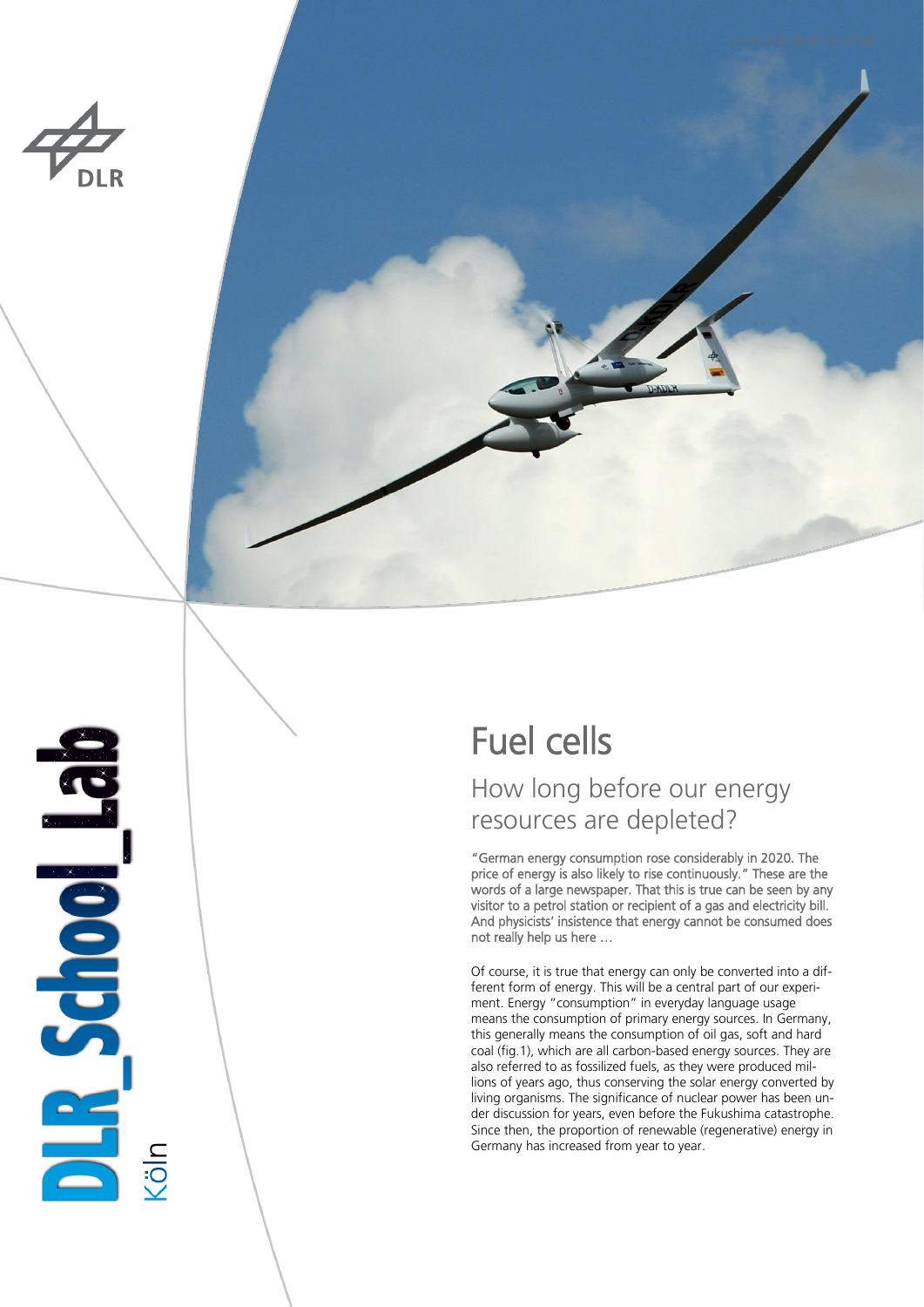We have used up a large proportion of the energy that was conserved over billions of years in the last two centuries. If we continue at this rate, we will need the resources of three Earths by 2050!



Fig. 1: Primary energy consumption in Germany in 2018. Total 14,981 PJ (Peta Joule = 1015 J)

### Tapping into the Sun

Enough energy is available: The amount of radiation that the Sun emits over the world's deserts in six hours contains enough energy to supply the Earth's entire population for a year. The problem is collecting, transporting and storing the energy won through renewable sources such as sunlight, hydrodynamic power, wind and biomass.

### Hydrogen as energy carrier

Hydrogen could be the energy source of the future. It is a light, invisible gas that  $$ together with oxygen - burns up into water. Cars powered by hydrogen would produce only water vapour as an exhaust fume.

### **Shortcuts**

Converting energy from one form into another is not without its costs. Each conversion is accompanied by waste heat which is not usually usable and is sometimes even disadvantageous. Figure 2 shows a common method for producing electric energy: a chemical energy source (e.g. coal) is burned. The resultant thermal energy is transferred to a medium (such as water). This drives a machine (e.g. steam turbine) which produces electricity with the help of a generator. The amount of energy that is lost as waste heat during each conversion is specified by a machine's degree of efficiency:

Efficiency (
$$
\eta
$$
) =  $\frac{\text{output}(P_2)}{\text{input}(P_1)}$ 

A fuel cell is a short cut. It is able to convert chemical substances into electricity directly or, vice versa, use electricity to split chemical compounds.



### Energy storage



### Fig. 3: Circuit diagram for experiment 1

Try it out yourselves: connect a solar panel to an engine and illuminate the solar panel. Measure current and voltage. How long does the engine continue to turn after you have turned off the light?

Repeat the experiment after you have connected a fuel cell in parallel to the engine. Do you notice a difference? What does this tell you?



Fig. 4: Components of a simple fuel cell

### How does a fuel cell work?

The experiment has shown you that a fuel cell basically works in both directions. In practice, different materials are used for the electrolyser and the fuel cell.

An essential part of our fuel cell is a membrane made of Nafion (a tetrafluoroethylene based fluoropolymer-copolymer (PTFE), a modification of Teflon) (in the centre of figure 4; shown in yellow in figure 5) which separates the two liquid compartments. There is a catalyser layer to either side (the black mesh in figure 4, shown in grey in figure 5). Either platinum or vanadium is used as a catalyst. Electrodes (see the drill holes in fig. 4) are Fig. 2: Conversion of energy energy and the contacts of the contacts of the contacts. Fig. 2: Conversion of energy  $\Box$ 

Fuel cells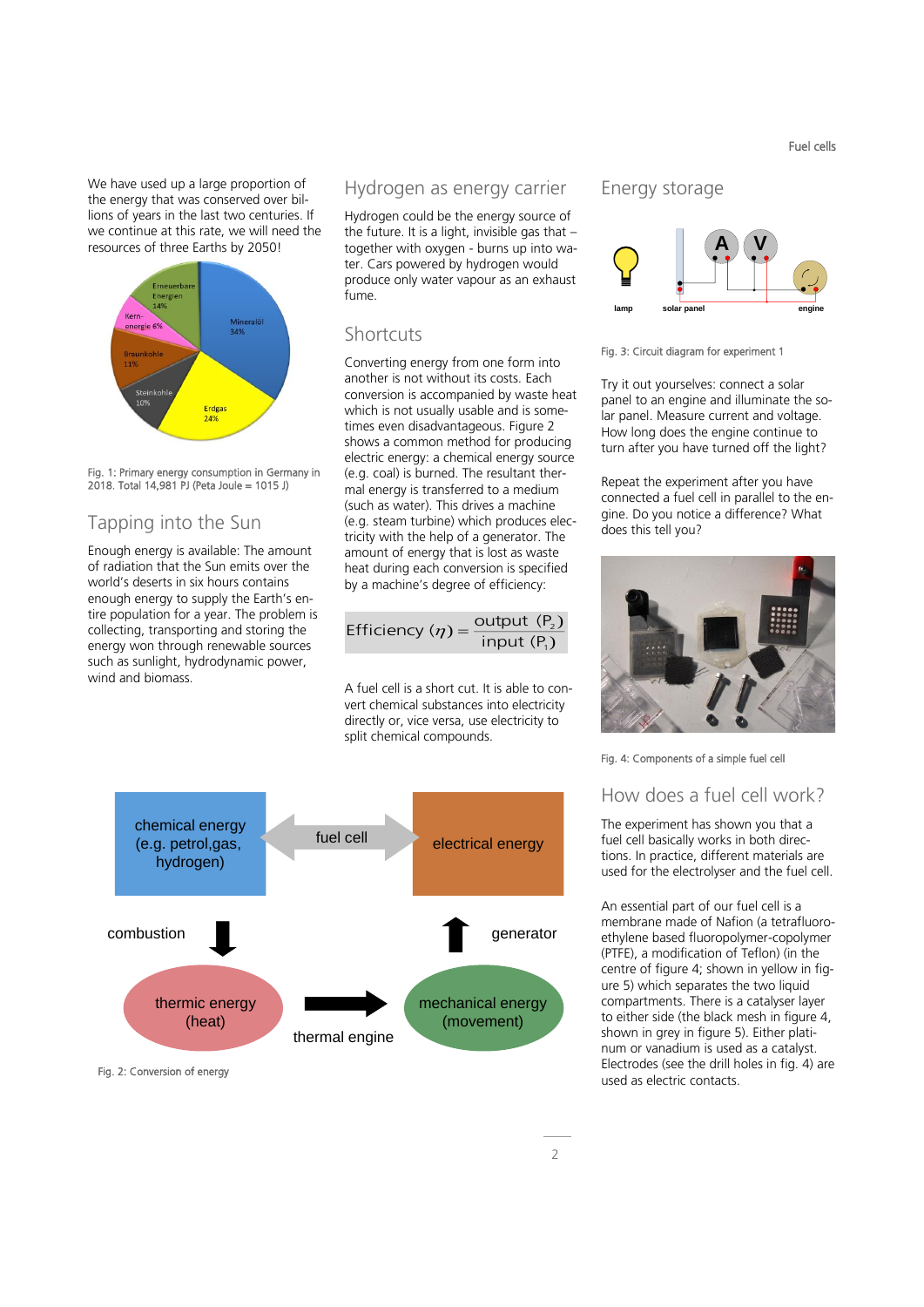])  $\vartheta$  $\theta$ 

Fig. 5: Schematic depiction of a fuel cell

### Decomposing water with an electrolyser

The use of a catalyst means that water is decomposed into oxygen and hydrogen gas at room temperature. 4 protons, 4 electrons and molecular oxygen are generated at the anode:

### $2H_2O \rightarrow 4H^+ + 4e^+ + O_2$

-

Oxygen escapes into the air or can be collected for further use. The protons pass through the Nafion<sup>1</sup> membrane and are drawn to the cathode. The electrons must travel along an external circuit to the cathode, which requires an electric current. This means that electrolysers consume electricity.

Molecular oxygen is produced when 4 electrons have reached the cathode. The hydrogen is collected for further use:

 $4H^+ + 4e^- \rightarrow 2H_2$ 

### Reactions in a fuel cell

In fuel cells, the reactions run conversely. Hydrogen is split with the help of a catalyst at the anode:

### $2H_2 \rightarrow 4H^+ + 4e^-$

The protons diffuse across the membrane while the electrons are drawn towards the cathode due to the difference in voltage. The system provides electricity. At the cathode, the protons and electrons combine with the catalytically decomposed oxygen to water:

 $4H^+ + 4e^- + 0_2 \rightarrow 2H_2O$ 

## Comparing efficiency

In the second experiment, you will measure and compare the efficiency of different appliances:

We will produce light with the help of a halogen lamp, which will be converted into electricity with the help of a solar panel.

Measure the voltage and the current of the solar panel that is feeding the electrolyser.



1 Tetrafluorethylene-Polymer (PTFE), a modification of Teflon

Fig. 6: Circuit diagram of the experiment for measuring efficiency levels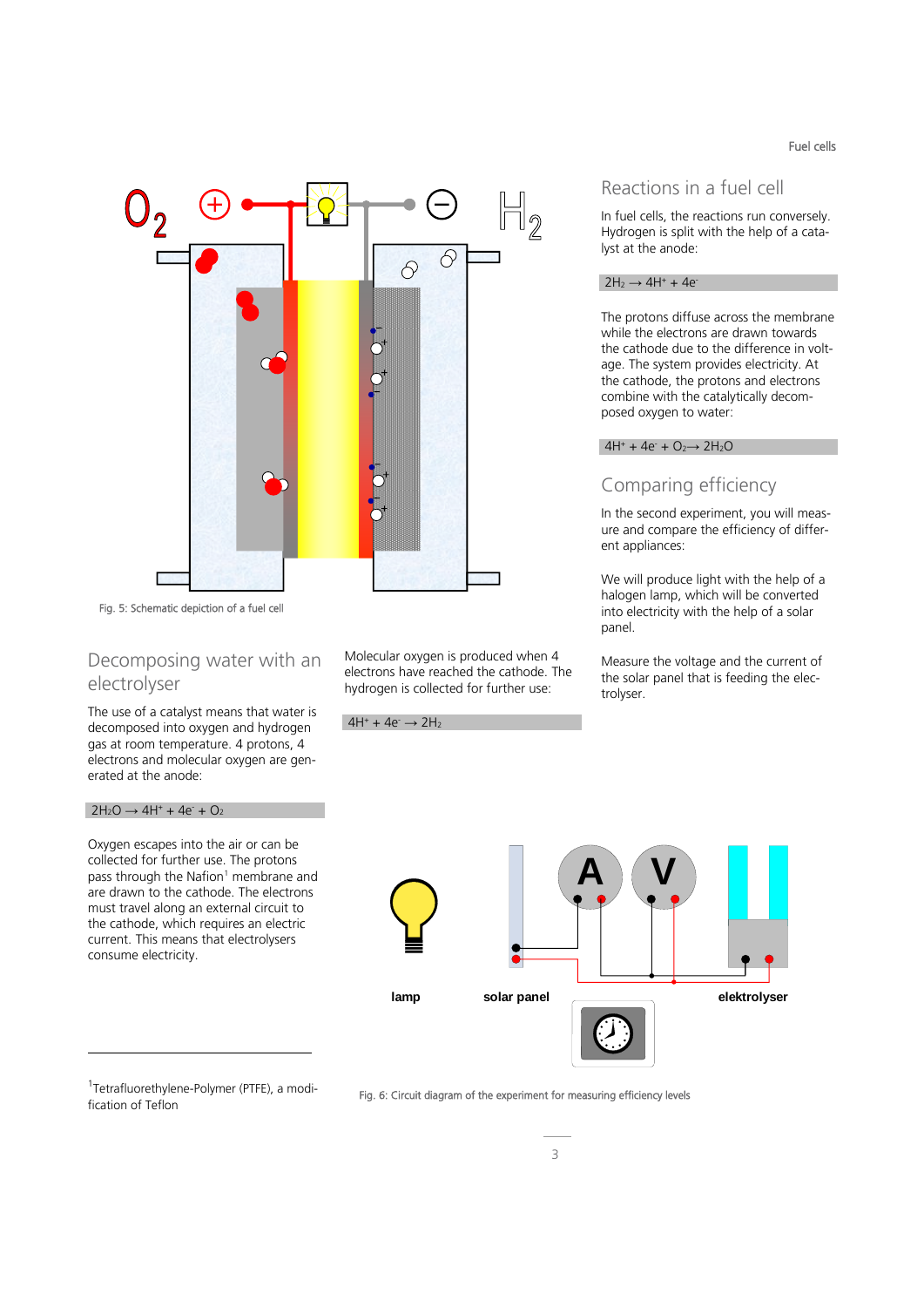Fuel cells

Determine the amount of hydrogen and oxygen that the electrolyser produces in a given amount of time.

Use the exercise sheet provided to calculate the efficiency levels of the different appliances and the apparatus as a whole.

Is our method of producing hydrogen economically viable? Why? What should be changed?



Fig. 7: Demonstration apparatus; connected according to figure 6

### Uses

Fuel cells were first used for space flight. They have provided astronauts with electricity, heat and water for over 40 years.

On Earth, it is going to take quite a while until fuel cells can be used commercially. In particular, the problem of storing hydrogen (in pressurised bottles or as metal hydride) has not been solved.

However, there are cars that run on electricity provided by fuel cells. In Hamburg, three public buses have been using fuel cells since 2004.



Fig. 8: HH2 project in Hamburg: buses that run on fuel cells

Aeroplanes now use fuel cells to provide on-board electricity – much as it is done in space. The water vapour that is produced can be collected and used in the kitchen or sanitary areas of the plane.

In 2008, the DLR introduced ANTARES, the first aeroplane powered by fuel cells (see front page and fig. 9).



Fig. 9: ANTARES filling up on hydrogen

It will be quite a while before notebooks can be powered by hydrogen; however the Institute of Engineering Thermodynamics has developed a small mobile energy supplier called "MobilE-Pack" as an alternative to diesel generators.



Fig. 10: Mobile fuel cell system "MobilE-Pack"

### Definitions

Voltage (U), [V] Current (I), [A] Wattage (P)  $P = U \bullet I$ ,  $[W] = [VA]$ Energy (E)  $E = P \cdot t$ ,  $[J] = [Ws]$ Fuel/Calorific value of hydrogen gas: 11,92J/ml

### **Websites**

<http://www.dlr.de/tt/> [http://www.dlr.de/tt/desktopdefault.aspx/tabid-](http://www.dlr.de/tt/desktopdefault.aspx/tabid-2882/4338_read-6451/)[2882/4338\\_read-6451/](http://www.dlr.de/tt/desktopdefault.aspx/tabid-2882/4338_read-6451/) [http://www.dlr.de/desktopdefault.aspx/tabid-](http://www.dlr.de/desktopdefault.aspx/tabid-77/7419_read-12190/)[77/7419\\_read-12190/](http://www.dlr.de/desktopdefault.aspx/tabid-77/7419_read-12190/)

<http://www.lange-aviation.com/>

<http://www.ag-energiebilanzen.de/>